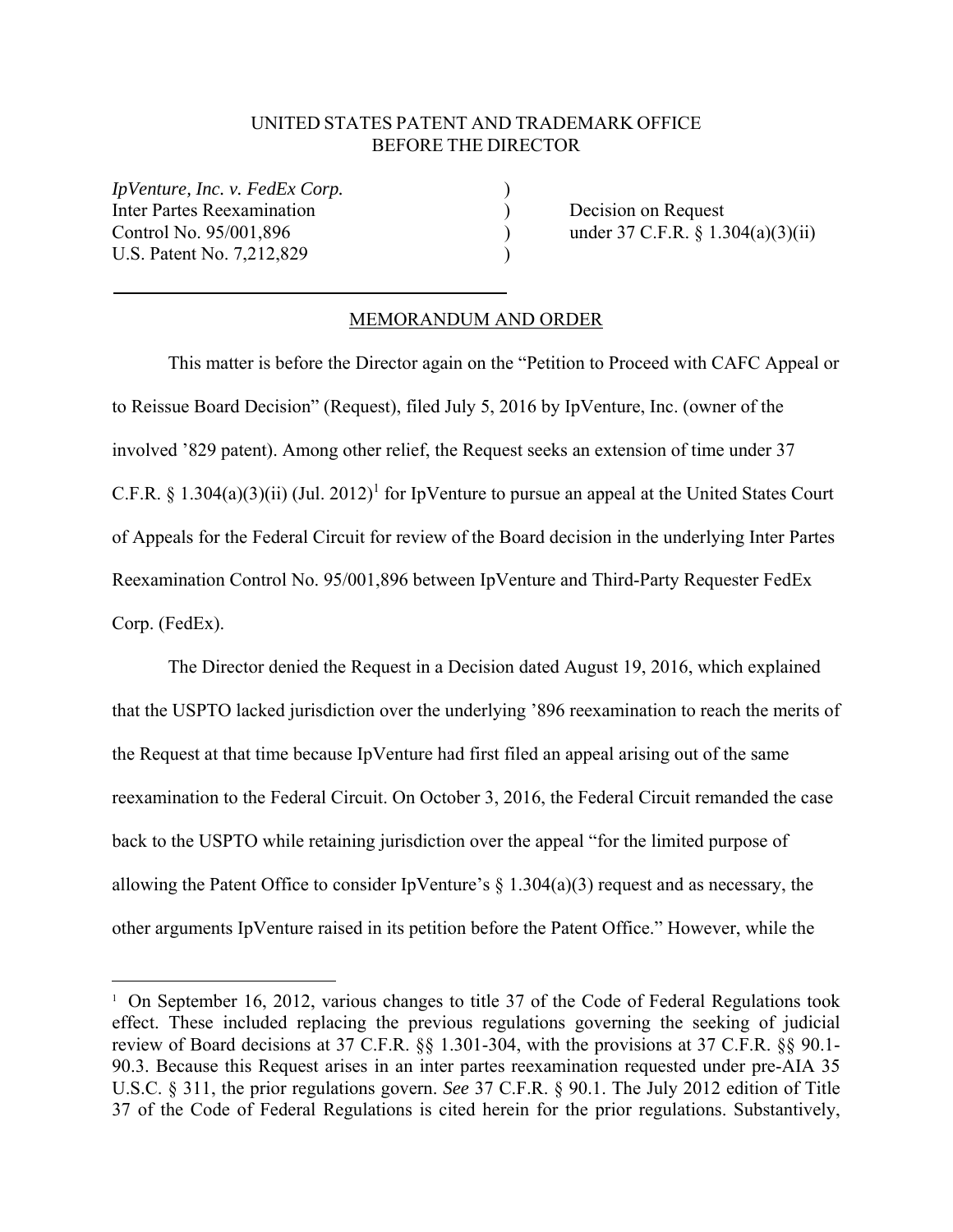Director now has jurisdiction over the Request, for the reasons given below, IpVenture's Request is denied on its merits.

 The August 19, 2016 Request Decision explained the procedural history in the '896 reexamination in detail. *See* Request Decision at 1-2. The Patent Trial and Appeal Board (Board) issued its decision in the '896 reexamination on September, 29, 2015. Under 37 C.F.R. § 41.79(a), IpVenture had one month from September 29, 2015, in which to file a request for rehearing with the Board; such a rehearing request was due on or before October 29, 2015. Alternatively, under 37 C.F.R. § 1.304(a)(1), IpVenture had two months from September 29, 2015, to file a notice of appeal to the Federal Circuit; such an appeal notice was due on or before November 30, 2015.<sup>2</sup> *See also* 37 C.F.R. § 41.81; 37 C.F.R. § 1.983.

 On November 24, 2015, IpVenture filed an untimely request for rehearing of the September 29, 2015 Board Decision. On April, 1, 2016, the Board issued a paper titled "Decision on Request for Rehearing," explaining that the request was untimely and that the Board did not have authority to address the paper. On May 26, 2016, IpVenture filed a notice of appeal to the Federal Circuit, seeking review of the September 29, 2015, and April 1, 2016 Board Decisions.

 On May 27, 2016, the Federal Circuit docketed IpVenture's appeal as Appeal Number 2016-2139. On June 8, 2016, the USPTO filed a "Notice of Non-Filing of Certified List," explaining that the USPTO considered IpVenture's appeal notice to be untimely. *See IpVenture, Inc. v. FedEx Corp.*, Appeal No. 16-2139, ECF No. 2 (Jun. 8, 2016). On June 16, 2016, the Federal Circuit stayed briefing and directed IpVenture to show cause within 30 days "why this

<u>.</u>

however, the old and new time extension rules are effectively equal.

<sup>&</sup>lt;sup>2</sup> The two-month date—November 29, 2015—was a Sunday, making the next day the filing due date.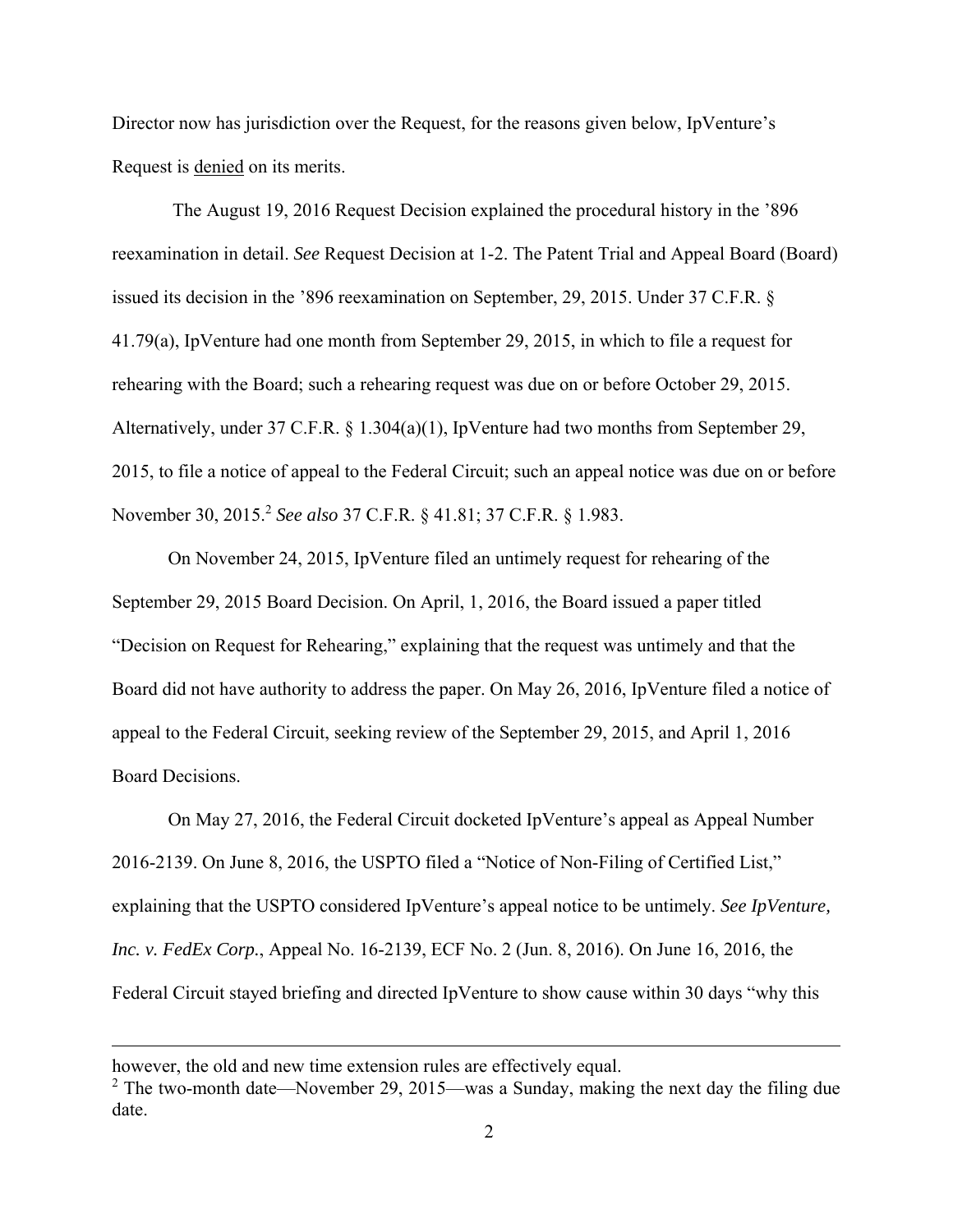appeal should not be dismissed as untimely," while permitting FedEx to respond. *See id.*, ECF No. 17 (Jun. 16, 2016) (Taranto, J.). Both parties responded. *See id*., ECF Nos. 18 & 19 (Jul. 18, 2016). On July 28, 2016, the Federal Circuit issued an order based on those responses that maintained the stay in the briefing schedule and directed the parties to inform the Court regarding the disposition of the underlying Request within 14 days of the Director's decision. *See id.*, ECF No. 20 (Jul. 28, 2016) (Bryson, J.).

 The Director then issued the August 19, 2016 Decision denying the Request for lack of jurisdiction. Per the Federal Circuit's July 28, 2016 Order, the parties then filed papers with the Court informing them of the Director's Decision. FedEx advocated for dismissal (*see id.*, ECF No. 21 (Aug. 25, 2016), while IpVenture urged the Court to decide that the appeal was timely or remand the case to the USPTO for it to reach the merits of IpVenture's July 5, 2016 Request. *See id.*, ECF No. 22 (Sept. 2, 2016). The Federal Circuit subsequently issued its October 3, 2016 Order remanding the case back to the USPTO to address IpVenture's Request to the extent necessary.3 *Id.*, ECF No. 23.

The Director may extend the time for filing an appeal after the expiration of the period for filing an appeal "upon a showing that the failure to act was the result of excusable neglect." 37 C.F.R. § 1.304(a)(3)(ii) (Jul. 2012). The authority to decide such requests has been delegated to the Solicitor. *See* MPEP § 1002.02(k)(3). In determining excusable neglect, the USPTO applies the standard used by the Federal Courts. *See* MPEP § 1216; *Pioneer Inv. Servs. Co. v. Brunswick Assocs. Ltd. P'ship*, 507 U.S. 380, 395 (1993); *see, e.g.*, *Rambus, Inc. v. Nvidia, Corp*., Memorandum and Order on 37 C.F. R. § 90.3 Request (*Inter Partes* Reexam Control No.

 $\overline{a}$ 

<sup>&</sup>lt;sup>3</sup> This decision addresses IpVenture's request for additional time in which to seek appeal pursuant to Rule 304. The remaining basis for relief will be addressed in a separate decision issued by the Board.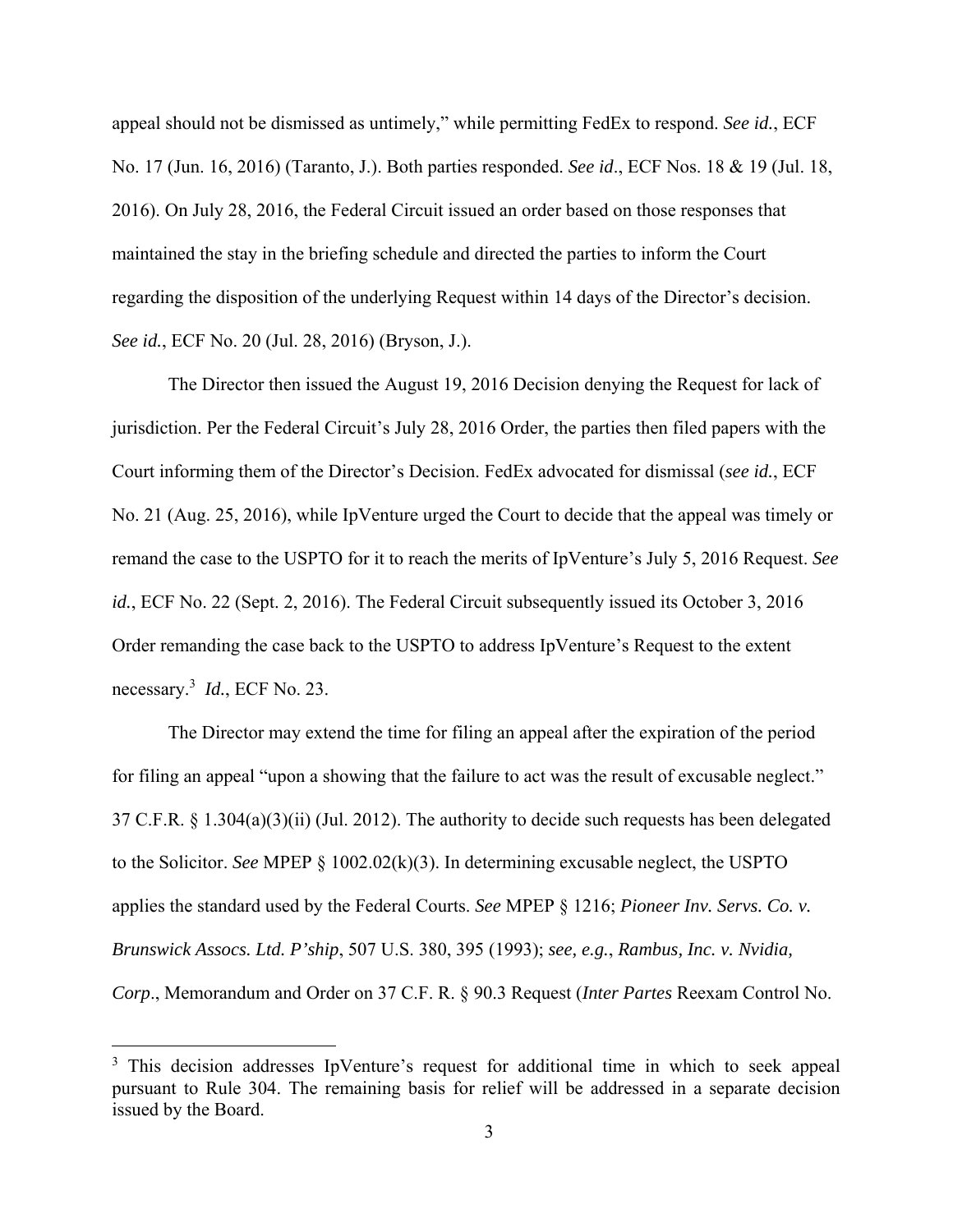95/001,169) (Jul. 11, 2013).

The "excusable neglect" inquiry is

an equitable one, taking account of all relevant circumstances surrounding the party's omission. These include . . . [1] the danger of prejudice to [another party], [2] the length of the delay and its potential impact on judicial proceedings, [and 3] the reason for the delay, including whether it was within the reasonable control of the movant, and whether the movant acted in good faith.

*Pioneer*, 507 U.S. at 395. Excusable neglect "is understood to encompass situations in which the failure to comply with a filing deadline is attributable to negligence." *Id.* at 390. Moreover, "[a]lthough inadvertence, ignorance of the rules, or mistakes construing the rules do not usually constitute excusable neglect, it is clear that excusable neglect . . . is a somewhat elastic concept and is not limited strictly to omissions caused by circumstances beyond control of the movant." *Id.* at 392 (internal quotation marks omitted). The third *Pioneer* factor—relating to why the filing was delayed—is generally considered the most important factor in the analysis. *See, e.g.*, *FirstHealth of the Carolinas, Inc. v. Carefirst of Maryland, Inc.*, 479 F.3d 825 (Fed. Cir. 2007); *Pumpkin Ltd. v. The Seed Corps*, 43 USPQ2d 1582, 1587 n.7 (T.T.A.B. 1997).

Turning to the critical third factor, the core issue in IpVenture's Request is why it failed to file a timely request for rehearing with the Board, which would have tolled the time for seeking judicial review at the Federal Circuit and mooted the need for any extension. The Director finds that IpVenture has failed to reasonably explain its failure to apply the one-month filing deadline recited in 37 C.F.R. § 41.79. *See* Req. at Section D.

Consideration of the "delay" factor must begin with the critical fact that the Board's September 29, 2015 Decision expressly directed IpVenture to the rule governing rehearing in inter partes reexamination:

In the event neither party files a request for rehearing within the time provided in 37 C.F.R. § 41.79, and this decision becomes final and appealable under 37 C.F.R. § 41.81,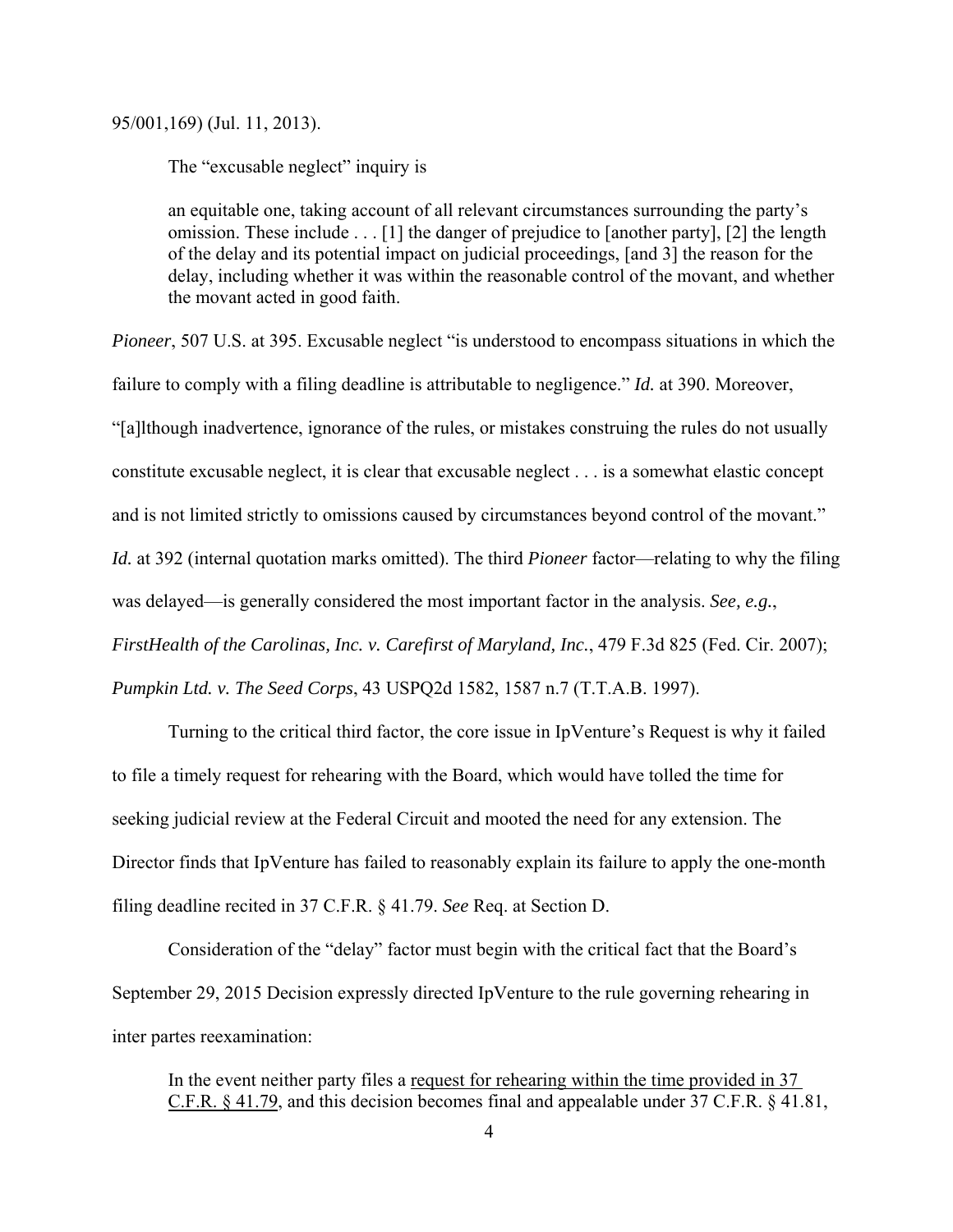a party seeking judicial review must timely serve notice on the Director of the United States Patent and Trademark Office. *See* 37 C.F.R. § 90.1 and 3 C.F.R. § 1.983.

*See* Board Decision at 23. Given that fact, it is difficult to see how IpVenture could apply anything other than the one-month window provided therein. In attempting to explain why it nonetheless applied the two-month window provided by a different rule (37 C.F.R. § 41.52), IpVenture asserts that it "believed that there was a two month window for filing a request for rehearing in accordance with 37 CFR § 41.52" and was "confused and thus did not appreciate that the rules may impart different size windows for rehearing different types of reexamination." Req. at 10; *see* Req. at 12-14.

 But IpVenture's "confusion" argument does not square with the facts presented to support the Request. There is no indication that IpVenture was even aware of 37 C.F.R. § 41.79 and its one-month filing period when it filed its untimely Request for Rehearing pursuant to 37 C.F.R. § 41.52. Instead, C. Douglass Thomas—IpVenture's counsel, who was also signing IpVenture's filings during the Board proceedings here—represents that after receiving the Board's September 29, 2015 decision, he performed an online search for the rules governing rehearing. *See* Req. at 13; Request Exh. A "Declaration of Supporting Facts," executed by C. Douglass Thomas ("Thomas Decl.") at ¶ 4. Thomas states that "I was presented with 37 CFR § 41.52" and that after reading the rule, "it appeared to me to be the correct rule." *Id.* at ¶ 4. There is no indication that Douglas was aware of Rule 41.79 at that time. Rather, Thomas states that he learned of Rule 41.79 "later"—in August, 2016, when FedEx filed their response to IpVenture's Request for Rehearing. Thomas Decl. at ¶6. The record simply does not support "confusion" on IpVenture's part arising from different rules with different filing windows at the relevant point in time. IpVenture's attempt to identify "confusion" in the regulations appears rather to be a *post*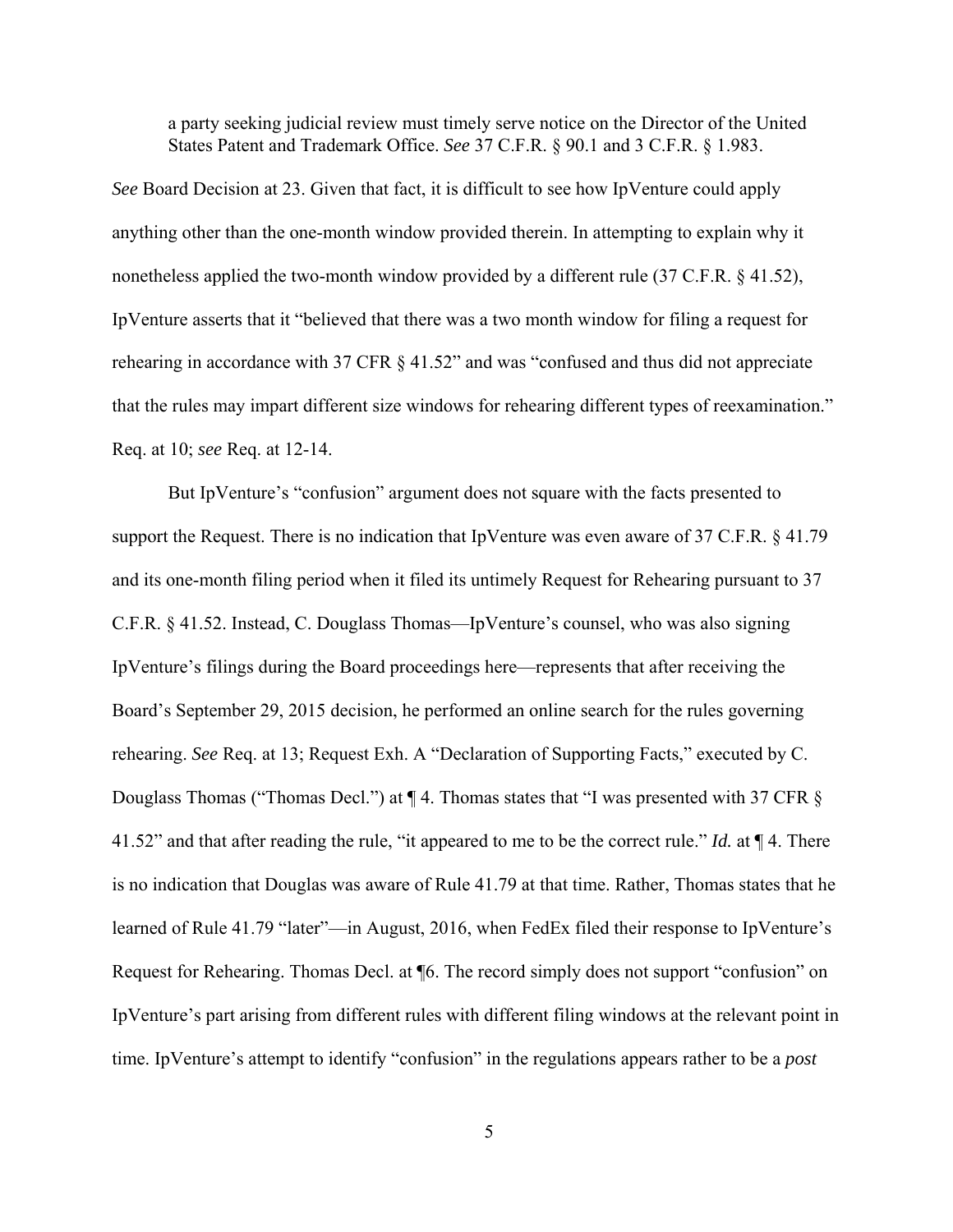*hoc* attempt to justify its reliance upon Rule 41.52. Thus, whether the rules regarding requests for rehearing are "confusing" cannot be the basis to excuse IpVenture's negligence.<sup>4</sup>

More potentially beneficial to IpVenture's Request is the argument that its mistaken reliance upon Rule 41.52, and concomitant failure to apply Rule 41.79, should be excused because nothing in Rule 41.52 says it does not apply to inter partes reexamination. Req. at 12-13; Thomas Decl. at ¶ 4. But, again, it is difficult to see how IpVenture could consider any rule other than Rule 41.79 applicable to its situation because, while not obligated to do so, the Board's September 29, 2015 Decision expressly directed Thomas and IpVenture to the governing rule. *See* Board Decision at 23. And IpVenture knew that inter partes reexaminations had its own unique set of regulations, as it was citing and applying them during the proceeding. *See, e.g.*, '896 Reexamination, IpVenture Rebuttal Brief (dated Dec. 1, 2014) at 1 (citing 37 C.F.R. § 41.71 as providing for IpVenture's right to submit a brief responding to the Examiner's Answer).

 And IpVenture cannot blame the USPTO regulations for IpVenture's conduct here. IpVenture acknowledges that the USPTO regulations clearly identify the proceedings to which they apply via the "Subpart" headings. *See* Req. at 13; Thomas Decl. at ¶ 4. Rule 41.52 falls under "Subpart B—*Ex Parte* Appeals," which clearly instructs that it applies to an ex parte appeal, and not an inter partes reexamination appeal such as the one in which IpVenture was involved. IpVenture's argument presumes that each USPTO regulation must individually recite

 $\overline{a}$ 

<sup>&</sup>lt;sup>4</sup> Any "confusion" here would not prove an adequate basis to excuse IpVenture's negligence in any event. First, the recitation of different rehearing windows to different proceedings as reflected in 37 C.F.R. §§ 41.52 and 41.79 does not create "confusion" as to which window applied to IpVenture's inter partes reexamination. As discussed further below, the rules clearly identify the administrative proceeding(s) to which those rules apply, making any professed "confusion" difficult to accept. Second, if IpVenture had located both rules and been genuinely confused regarding which one applied, it was incumbent upon IpVenture to resolve that confusion. IpVenture did not simply get to pick which regulation it wanted to apply, or rely on its "confusion" to apply the one with the longer window.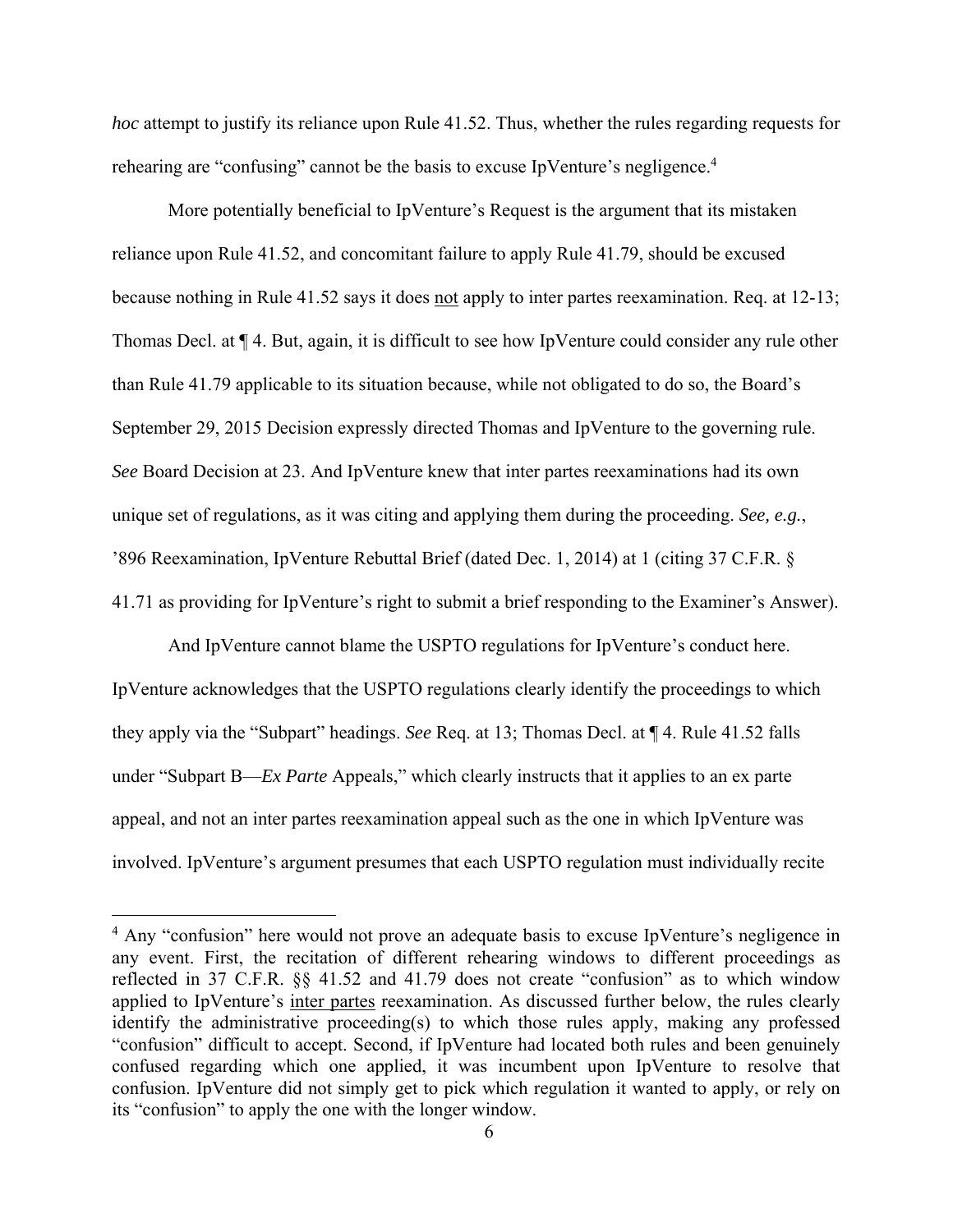the proceeding(s) to which it applies. But there is no such requirement, and no logical need to undertake such a cumbersome approach to adequately communicate that information.

 IpVenture blames its failure to see the "Subpart" heading for Rule 41.52 on the website from which it viewed the rules, stating that the online presentation did not include the "subpart" header. Thomas Decl.  $\P$  4. It is IpVenture's responsibility to identify the applicable regulations; IpVenture cannot shift the blame for its failure to carry out its responsibilities to the online provider. And, again, it is difficult to see why IpVenture even needed to search online for the governing rehearing regulation since the Board's decision expressly directed IpVenture to 37 C.F.R. § 41.79.

 IpVenture also complains that the electronic '896 reexamination file contained two entries for the Board's September 29, 2015 Decision, and that one entry indicated that the Decision contained a new grounds of rejection. *See* Req. at 14. IpVenture argues that "if there is new grounds, then 37 CFR § 41.77(a)(3) would be applicable and essentially yield another month to the rehearing window . . . and rendering the Request for Rehearing timely." Req. at 14. IpVenture's "new grounds" argument is irrelevant to whether its failure to adhere to the applicable deadlines was "excusable neglect." Nowhere does IpVenture allege that it filed its rehearing request when it did based on the mistaken belief that it had two months to do so because the Board Decision contained a "new grounds of rejection." Instead, IpVenture's argument appears directed towards the timeliness of its rehearing request, a jurisdictional issue for the Federal Circuit.

 The argument is not a reasonable explanation for IpVenture's delay in any event. First, while true that the electronic file for the '896 reexamination contains two Board Decision entries on September 29, 2015, and one is labelled as containing a "new ground of rejection," the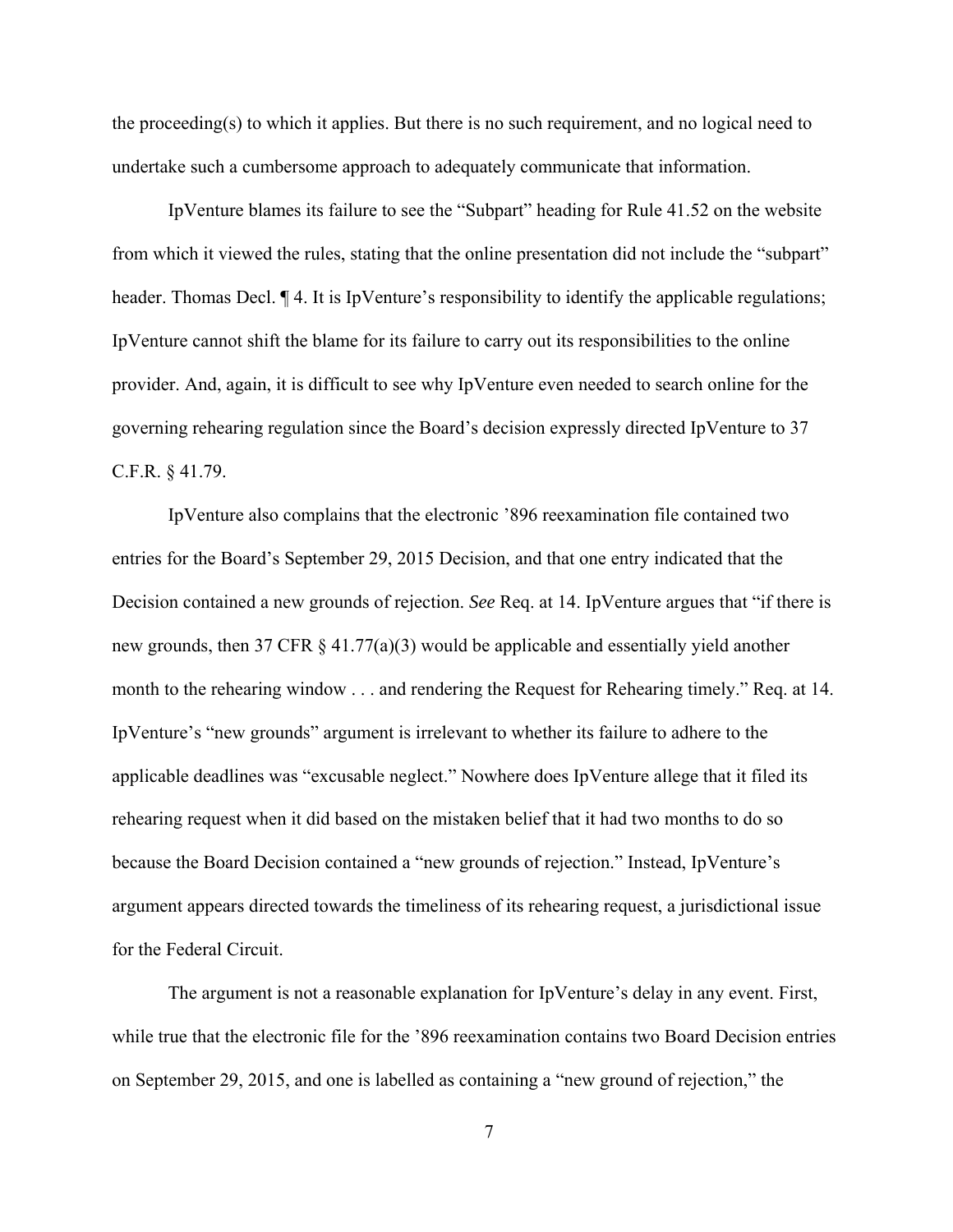decision so labelled does not contain any indication on the decision itself that it actually contains a "new ground of rejection." Indeed, the two decisions seem virtually identical; while IpVenture makes much of the fact that one decision has 25 pages while the other one has 24 pages (Req. at 14), review quickly indicates that the "longer" version has an extra "PTOL-90" cover sheet.

 Second, the regulations do not provide for a two-month rehearing window in the context of an inter partes reexamination decision containing a "new ground of rejection." The regulation relied upon by IpVenture—37 C.F.R. 41.77(a)(3) (*see* Req. at 14)—does not exist. To the extent that IpVenture is referring to 37 C.F.R. 41.79(a)(3), its reading of that regulation to provide a patent owner with two months to seek rehearing of an inter partes reexamination decision containing a new ground of rejection is not reasonable. Rule 41.79 provides a rehearing window for both parties to an inter partes reexamination appeal. In the scenario where the Board decision under Rule 41.77 contains a "new ground of rejection," the first move is the patent owner's to make, and includes seeking rehearing. *See* 37 C.F.R. §§ 41.77(b)(1-2). Rule 41.77 makes clear that the patent owner has one month to file its rehearing request in that scenario. *See id.* Rule 41.79(a)(2) confirms the one-month window for a request by the patent owner in that scenario, both in its literal language and its reference to 41.77(b). *See* 37 C.F.R. §§ 41.79(a) & (a)(2). If the patent owner's one-month rehearing window expires without such a filing, 37 C.F.R. § 41.79(a)(3) then gives the third-party requester one month to seek rehearing of the Board's decision. That Rule 41.79(a)(3) applies only to the third-party requester is confirmed by the plain language of Rule 41.79(a)(3); its one-month window is triggered by the "[t]he expiration of the time for the owner to take action under  $\S 41.77(b)(2)...$  (emphasis added). In short, Rules 41.77(b)(2) and 41.79(a)(2) provide the patent owner in an inter partes reexamination with one month for it to seek rehearing of a Board decision containing a new ground of rejection. In turn,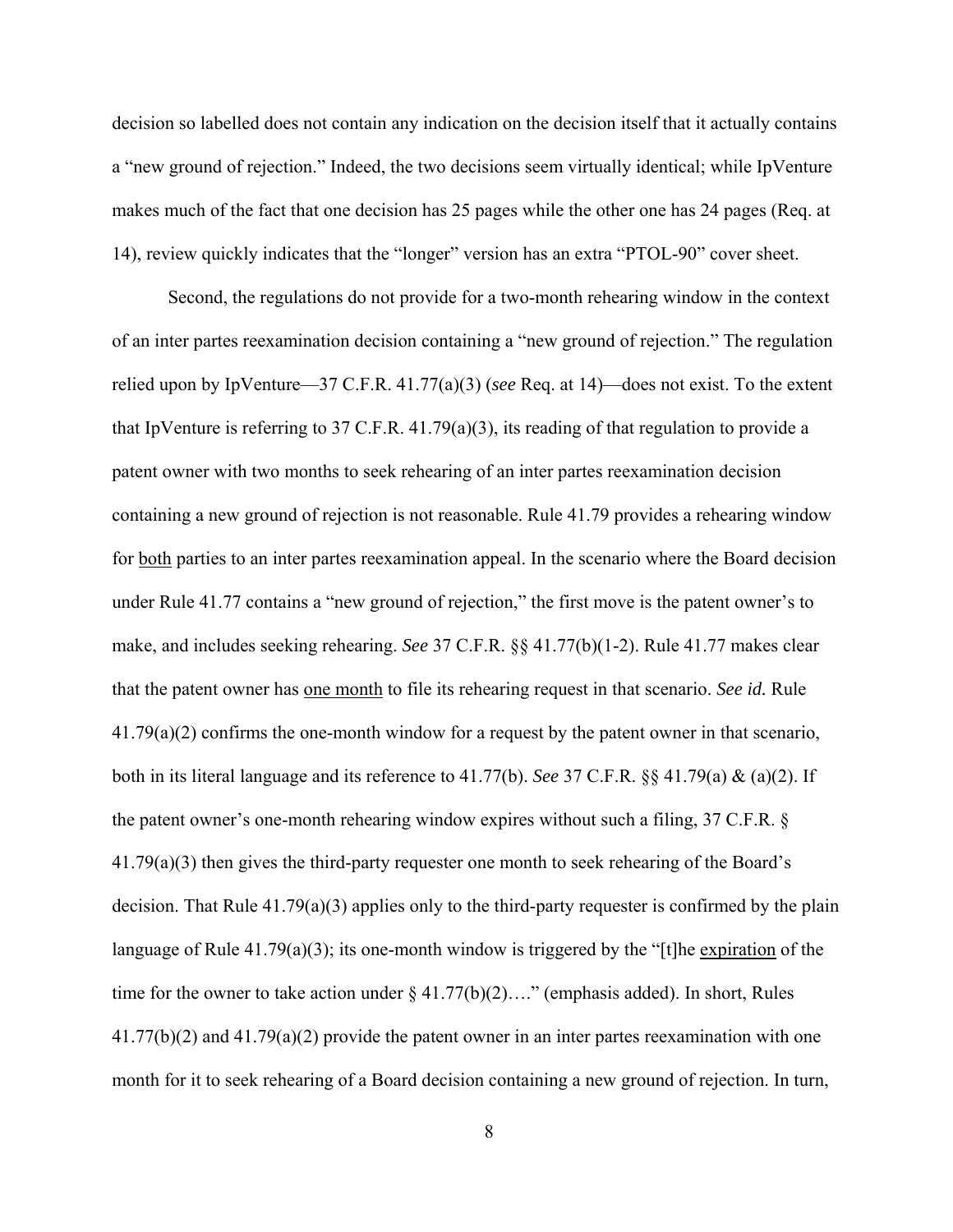Rule 41.79(a)(3) provides the third-party requester with one month for it to seek rehearing after the expiration of the patent owner's rehearing period. It is not reasonable or logical to read Rule 41.79(a)(3) to provide the patent owner with a second month to seek rehearing after it has already had one month to file such a request.

 IpVenture also argues that there is "potential ambiguity" in 37 C.F.R. § 1.304(a) (2012), which "appears to indicate the timing can be as provided in 37 C.F.R. § 41.52 or 37 C.F.R. § 41.79." Req. at 13. IpVenture presumably argues that it is entitled to the tolling of the appeal notice filing window triggered by the filing of a timely request for rehearing because Rule 304 should be read to trigger that tolling so long as a party has filed a request for rehearing meeting the filing deadline of any of the listed rehearing provisions, regardless of whether the provision actually applies. Again, this argument has nothing to do with whether IpVenture's failure to file a timely request for rehearing in its inter partes reexamination was "excusable neglect" under Rule 304. At most, IpVenture's argument speaks to whether it is entitled to the tolling of its appeal notice deadline under Rule 304, an issue going to whether the Federal Circuit should consider IpVenture's notice of appeal to be timely.

 And IpVenture's reading of Rule 304 is again unreasonable. Until 2012, the provisions at 37 C.F.R. § 301-304 (2012) applied to multiple different types of proceedings, including ex parte examination. Thus, Rule 304(a)(1) references the rehearing provisions for those different proceedings—including the ex parte examination rehearing regulation at 37 C.F.R. § 41.52(a) using the alternative "or" because only one will apply in a given scenario. It is not reasonable to read Rule 304 as providing for tolling of the appeal notice deadline in one proceeding when a party to that proceeding files a request for rehearing under a provision that does not apply to the proceeding, as IpVenture has done here.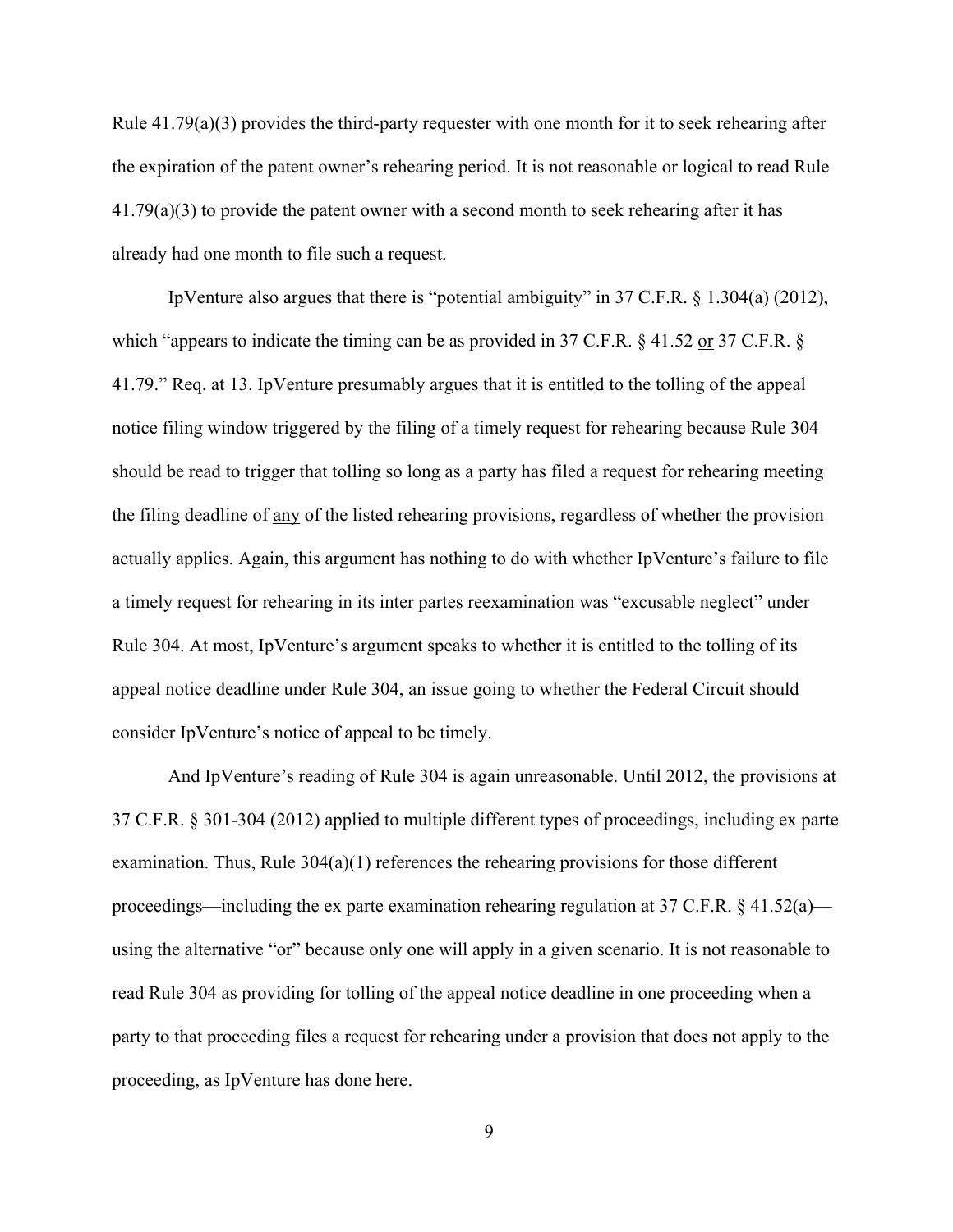IpVenture's facts are meaningfully different from those underlying the Supreme Court's conclusion in *Pioneer* that the "excusable neglect" standard had been met there. *See* Req. at 15. The Court in *Pioneer* found "significant" that the Bankruptcy Court decision in that case expressly provided for a due date that was "outside the ordinary course in bankruptcy cases." 507 U.S. at 398 (agreeing with trial court that "'peculiar and inconspicuous placement of the bar date in a notice regarding the creditors['] meeting,' without any indication of the significance of the bar date, left a 'dramatic ambiguity' in the notification"). By contrast, the Board Decision here directed IpVenture to the regulation containing the applicable filing period; IpVenture failed to apply or apparently even consult the regulation.

 The facts on the third *Pioneer* factor here are more akin to those in *Baron Phillipe de Rothschild, S.A. v. Styl-Rite Optical Mfg. Co.*, Opposition No. 95170, 2000 WL 1300412 (T.T.A.B. Jun. 23, 2000) (applying the "excusable neglect" standard per *Pioneer* under Fed. R. Civ. P. 6(b)(2)). There, the applicant "erroneously read 37 CFR 2.127(b) rather than 37 CFR 2.127(a)," and mistakenly applied a thirty-day filing response window, resulting in a tardy response to the opposer's motion. *Id.* at \*4. The TTAB found that applicant had not shown "excusable neglect" to justify reopening the response period, observing that "[c]ounsel's misunderstanding or misinterpretation of an unambiguous rule does not constitute excusable neglect." *Id.* The TTAB further found counsel's position that he had read the rule and drawn the incorrect conclusion about the applicable deadline "taxes credulity" given the clarity of the rule and the practitioner's experience. *Id.* The Director finds IpVenture's explanation here for how it arrived to apply the incorrect regulation similarly strained, for the reasons discussed above.

 While the Supreme Court in *Pioneer* observed that the "excusable neglect" standard "is not limited strictly to omissions caused by circumstances beyond the control of the movant," it is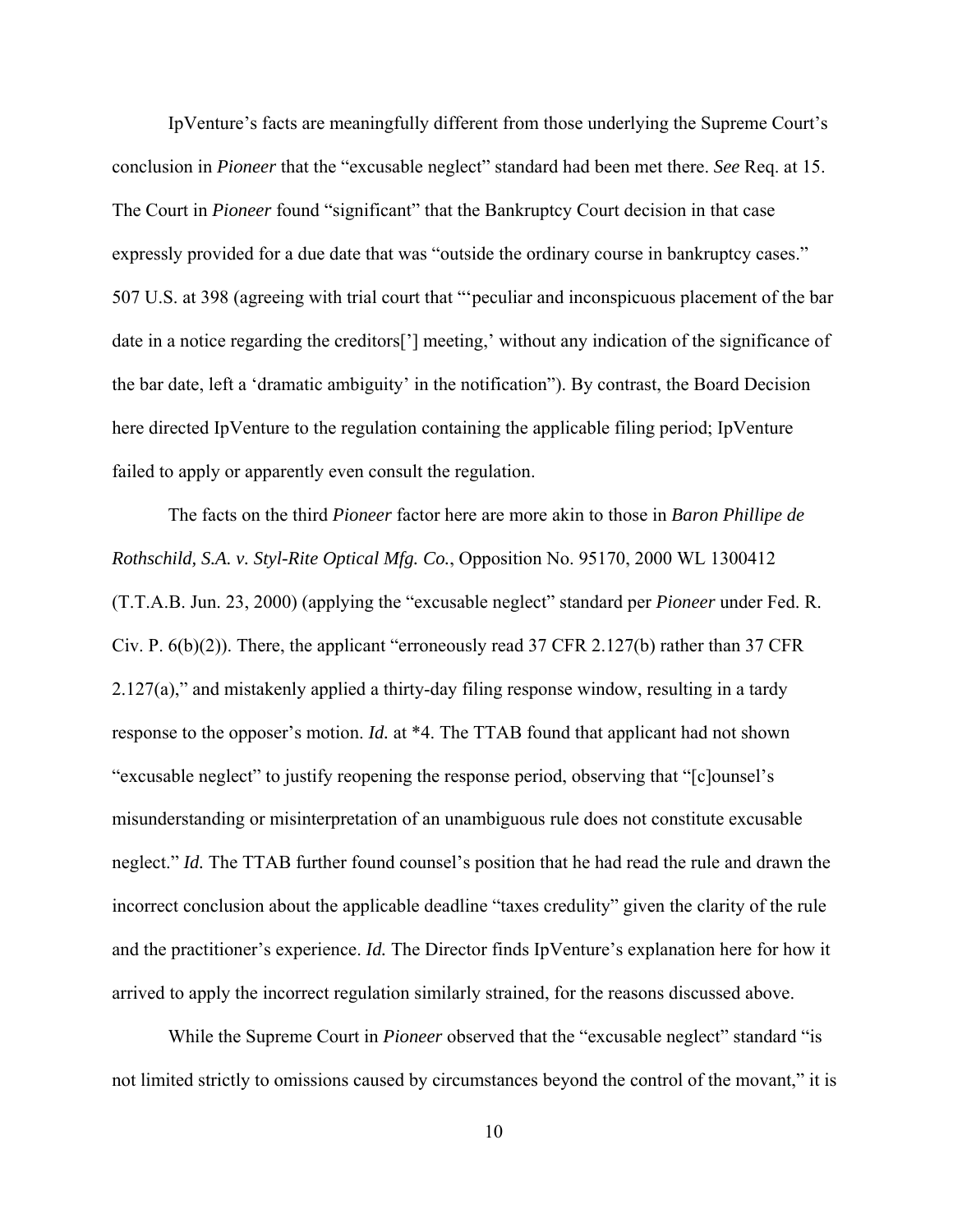well settled that "inadvertence, ignorance of the rules, or mistakes construing the rules do not usually constitute excusable neglect," particularly when the rules are unambiguous. *Pioneer*, 507 U.S. at 392 (internal quotation marks omitted); *id.* at 395 (third factor includes consideration of "whether [reason] was within the reasonable control of the movant"); *Pincay v. Andrews*, 389 F.3d 853, 860 (9th Cir. 2004) (en banc) (while it does not preclude a finding of "excusable neglect," "a lawyer's mistake of law in reading a rule of procedure is not a compelling excuse"); *see also Anheuser-Busch, Inc. v. Mambo Seafood #1, Inc.*, Opposition No 91160250, Decision on Request under 37 C.F.R. § 2.145(e) at 4-5 (T.T.A.B. Aug. 31, 2009) (collecting cases) ("*Anheuser-Busch*"). The Director thus finds that the third *Pioneer* factor weighs heavily against finding "excusable neglect" based upon IpVenture's failure to substantiate a persuasive explanation for its failure to locate and apply the applicable regulation. *See, e.g.*, *Graphic Commc'ns Int'l Union, Local 12-N v. Quebecor Printing Providence, Inc.*, 270 F.3d 1, 6 (1st Cir. 2001) (affirming district court finding of no "excusable neglect," particularly given absence of "unique or extraordinary circumstances" explaining conduct); *Anheuser-Busch*, at 4-5.

*Pioneer* also contemplates considering the potential for prejudice to other parties, as well as the "potential impact" on related proceedings, under the first and second factors, respectively. *Pioneer*, 507 U.S. at 395; *FirstHealth*, 479 F.3d at 829 (impact on "judicial proceedings" includes administrative proceedings). The Director agrees with IpVenture that the risk of prejudice to other parties here is minimal, even if IpVenture incorrectly downplays "the danger of prejudice" as "since the remedy sought is only a time extension to pursue an appeal." Req. at 12. The Director recognizes FedEx's position that it would be prejudiced by having to defend against IpVenture's appeal here were IpVenture granted additional time. *See* '896 Reexamination, FedEx Response in Opposition to Patent Owner's Petition to Proceed with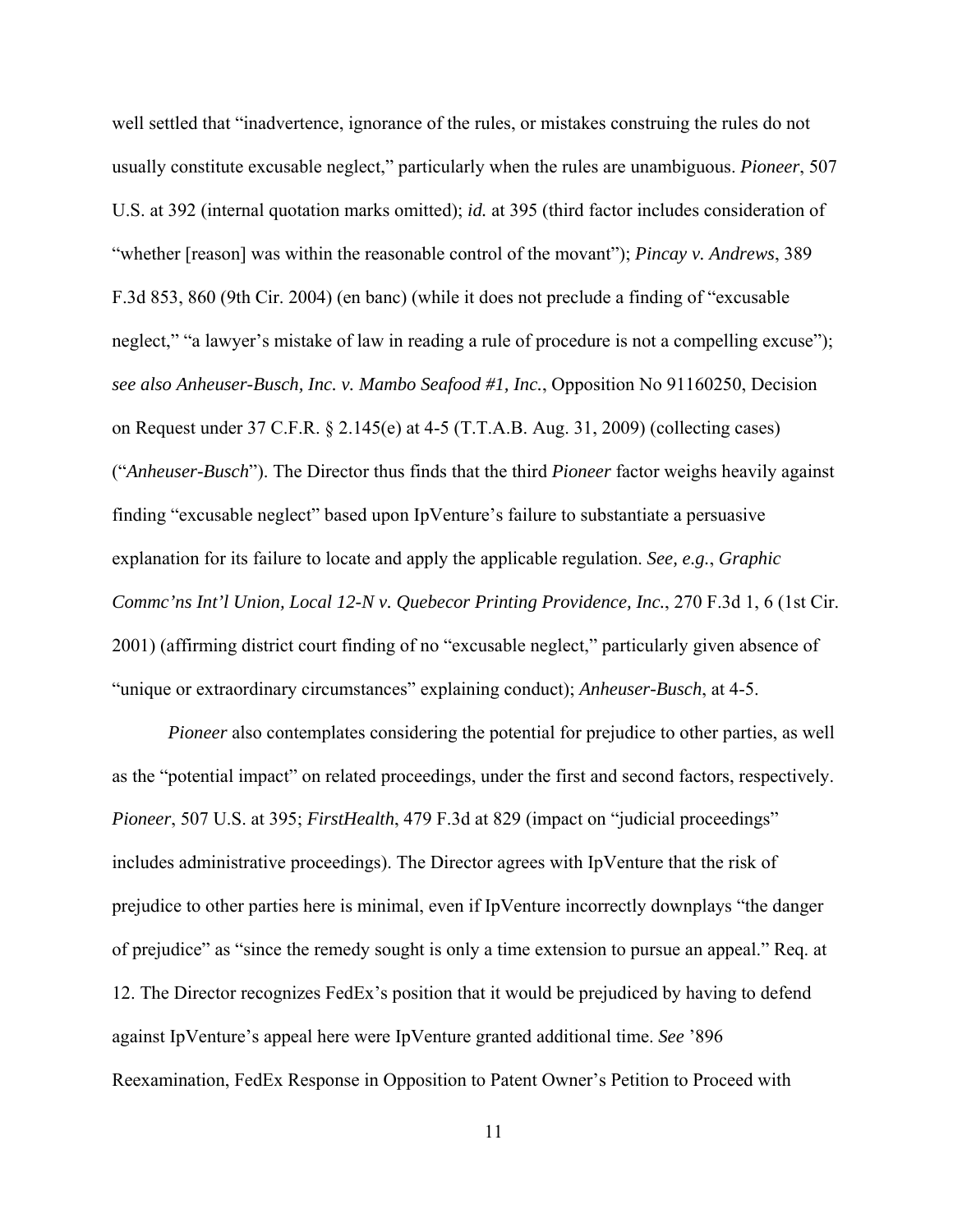CAFC Appeal or to Reissue Board Decision at 9-10 (Aug. 2, 2016). The resources and time that FedEx identifies as already incurred, as well as those that would be incurred defending its position on appeal, are present in all requests for additional time to pursue an appeal involving other parties. Absent some additional, unique prejudice resulting from granting IpVenture additional time, the Director finds the "prejudices" identified by FedEx do not weigh against granting IpVenture's Request.

The Director does find, however, that granting IpVenture's Request would cause an unacceptable prejudice to USPTO proceedings under the second *Pioneer* factor. The USPTO has a strong interest in deterring delay due to "sloppy practice or inattention to deadlines." *See Pumpkin*, 43 USPQ2d at 1588; *FirstHealth*, 479 F.3d at 829-30 (citing *Pumpkin* with approval). The Director understands that a failure to apply or understand applicable regulations does not preclude a finding of "excusable neglect." *See, e.g.*, *Pincay*, 389 F.3d at 859. But where, as here, the offending party is expressly directed to the applicable regulation, and the regulations are otherwise clear, the need to preserve the integrity of the administrative proceedings gains importance. The Director finds that granting IpVenture's Request for additional time under these facts offends that strong institutional interest, and weighs against finding IpVenture's neglect "excusable." *See Pumpkin*, 43 USPQ2d at 1588.

The Director does not find IpVenture's conduct to be in bad faith under the fourth *Pioneer* factor, although it is a close question. *Contrast Baron Phillipe*, 2000 WL 1300412 at \*6 (finding bad faith conduct based on similar facts). While IpVenture's explanation for its failure to locate and apply the correct regulation proves unpersuasive, there is no indication that IpVenture deliberately or intentionally flouted USPTO regulations. And the Director recognizes that while Rule 41.52 was not applicable, IpVenture did file its Request for Rehearing within the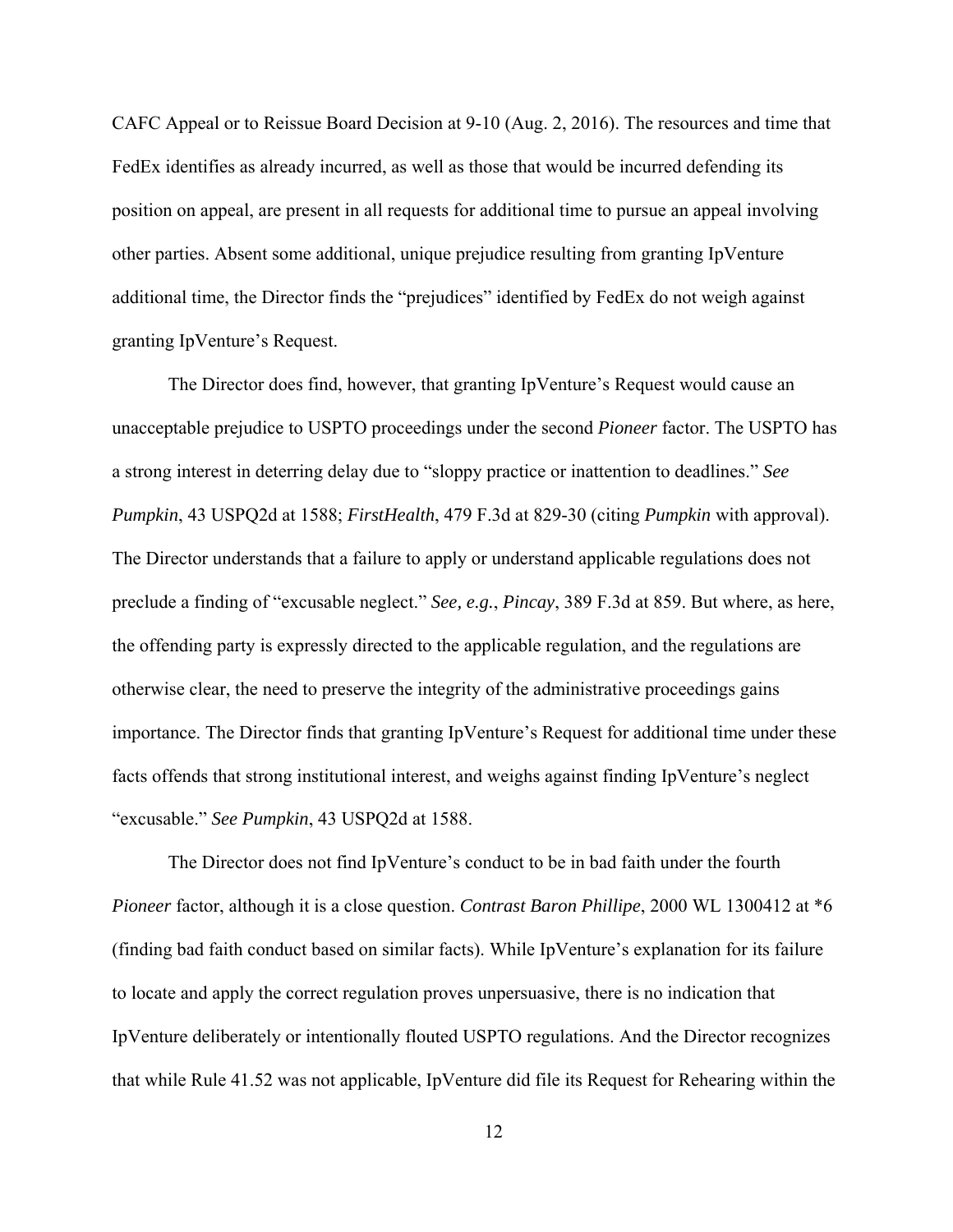two-month window provided therein.

On balance, the Director finds that application of these facts to the *Pioneer* factors weighs against granting the Request. IpVenture was expressly directed to the applicable rule by the Board Decision, and the regulations are unambiguous, yet IpVenture failed to even review, let alone apply, the correct regulation. And IpVenture does not offer a reasonable explanation for its inattentive and sloppy conduct. Finding IpVenture's negligence nonetheless "excusable" would dilute the effectiveness of USPTO filing deadlines and undermine the ability to place reasonable boundaries on the scope of the "excusable neglect" standard. These critical facts far outweigh the findings that any delay on judicial proceedings has been relatively brief, prejudice to FedEx limited, and evidence of "bad faith" on IpVenture's part equivocal. *See, e.g.*, *Graphic Commc'ns*, 270 F.3d at 6 ("focus" on the third *Pioneer* factor in making "excusable neglect" determination comports with *Pioneer*). The Director therefore finds that IpVenture has failed to establish that it is entitled to additional time under the "excusable neglect" standard.